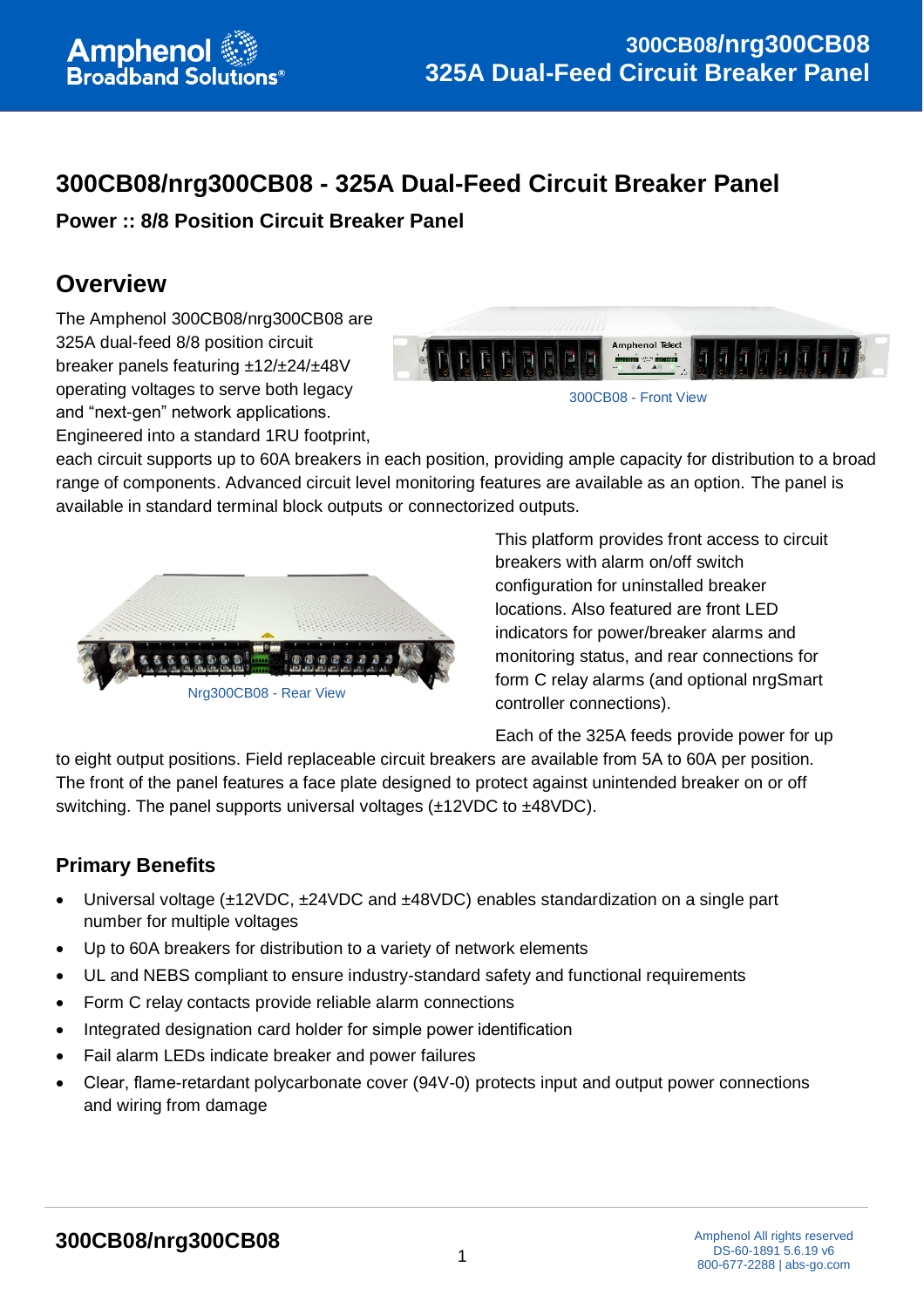- Either vertical feed inputs and staggered output terminal blocks facilitate waterfall cable management or horizontal feed inputs and output connectors allows cables to exit straight back from the panel
- Optional Individual Circuit Monitoring provides high accuracy, 100% passive monitoring
- Collect feed voltage, circuit current and temperature
- Data is collected and sent to a customer's network management system via SNMP and MODBUS

#### **Applications**

- **Wireless**
- Central office
- Co-location
- Remote sites
- Secondary distribution

**Amphenol**<br>Broadband Solutions<sup>®</sup>



#### 300CB08-C Rear View

#### **Ordering Information**

| <b>Description:</b>                                                             | <b>Part Number:</b> |
|---------------------------------------------------------------------------------|---------------------|
| 325A Dual-Feed Circuit Breaker Panel                                            |                     |
| 8/8 Panel, Vertical Inputs, Output Terminal Blocks                              | 300CB08             |
| nrgSmart Circuit Monitoring, 8/8 Panel, Vertical Inputs, Output Terminal Blocks | nrg300CB08          |
| 8/8 Panel, Horizontal Inputs, Connectorized Outputs, Standard Tie Bar           | 300CB08-C           |
| nrgSmart Circuit Monitoring, 8/8 Panel, Horizontal Inputs, Connectorized        | nrg300CB08-C        |
| Outputs, Standard Tie Bar                                                       |                     |
| <b>Accessories</b>                                                              |                     |
| Replaceable Alarm Card                                                          | 307337              |
| Replaceable Alarm Card, nrgSMART                                                | 307343              |
| <b>1RU Circuit Breaker Puller</b>                                               | 307491              |
| Blanking Covers (sheet of 16): to cover unused breaker positions                | 149568              |
| Tie Bar Kit, Chassis Mount, Clear Cover                                         | 307620              |
| Tie Bar Kit, Chassis Mount, Clear Cover, 4 Post Mounting Bracket, 22"-36"       | 307621              |
| Retrofit Kit, 4 Post Mounting Brackets, 22"-36"                                 | 307622              |
| Connector Kit: Plug, Contacts, 8-6 AWG                                          | 150326              |
| Connector Kit: Plug, Contacts, 12-10 AWG                                        | 150325              |
| Replaceable Contact: 8-6 AWG, Single                                            | 150333              |
| Replaceable Contact: 12-10 AWG, Single                                          | 150334              |
| nrgSMART Temperature Sensor, ACC, 6ft                                           | nrgTemp             |
| <b>Single-pole Breakers</b>                                                     |                     |
| 5A, standard delay, UL489                                                       | 149710              |
| 10A, standard delay, UL489                                                      | 149711              |
| 15A, standard delay, UL489                                                      | 149712              |
| 20A, standard delay, UL489                                                      | 149713              |
| 25A, standard delay, UL489                                                      | 149714              |
| 30A, standard delay, UL489                                                      | 149715              |
| 40A, standard delay, UL489                                                      | 149716              |
| 45A, standard delay, UL489                                                      | 149717              |
| 50A, standard delay, UL489                                                      | 149718              |
| 60A, standard delay, UL489                                                      | 149719              |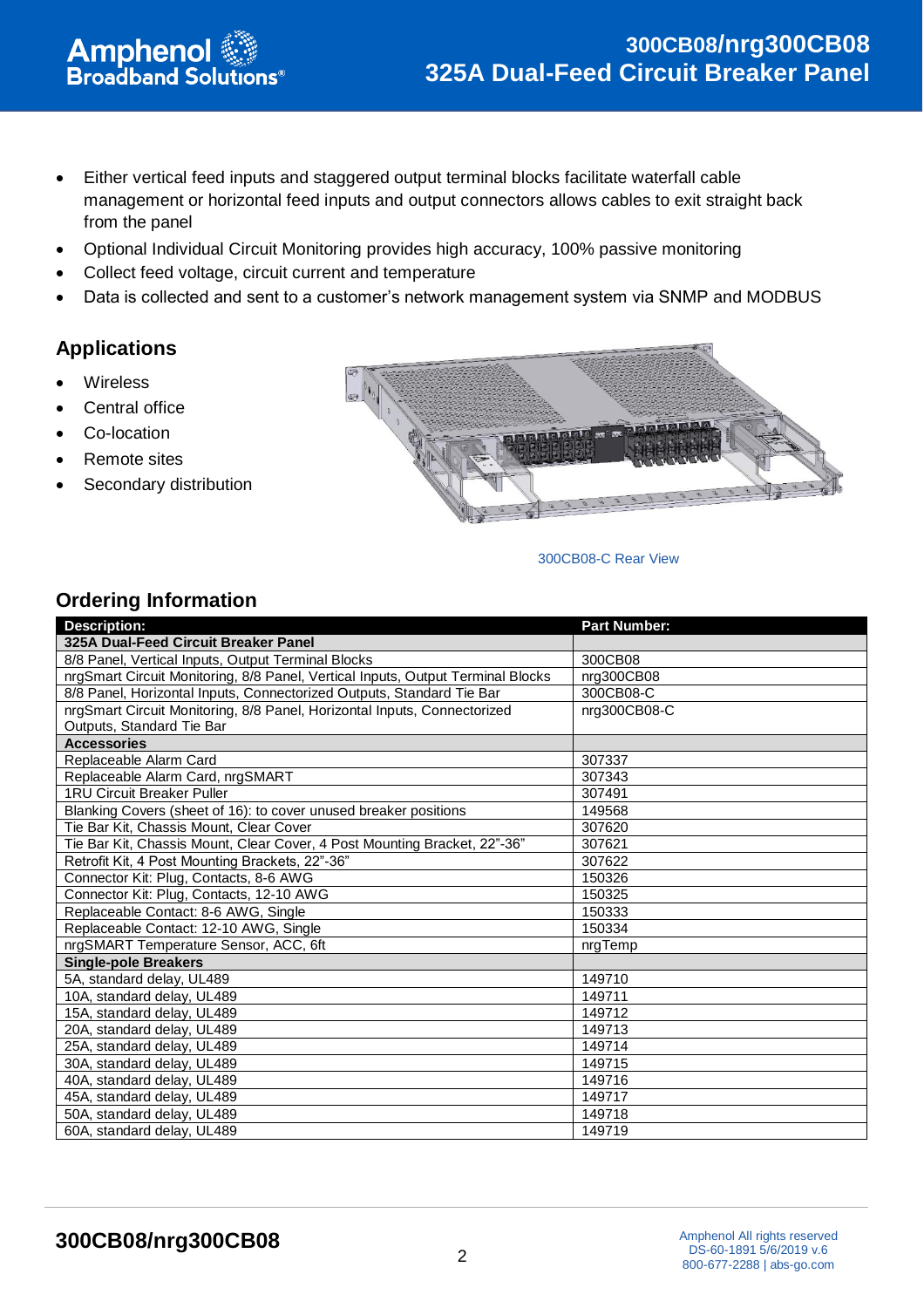

#### **Specifications**

| Inputs:                                                                                                                     | <b>Specifications:</b>                                                                                                                                                                                              |  |
|-----------------------------------------------------------------------------------------------------------------------------|---------------------------------------------------------------------------------------------------------------------------------------------------------------------------------------------------------------------|--|
| Voltage range (nominal voltage)                                                                                             | ±12VDC, ±24VDC and ±48VDC                                                                                                                                                                                           |  |
| Max. input load rating                                                                                                      | 325A @ 45°C per panel (De-rated to 200A @ 70°C)                                                                                                                                                                     |  |
| Short circuit withstand rating                                                                                              | 5000A                                                                                                                                                                                                               |  |
| Nominal power loss at full load                                                                                             | Less than 45W per side @15,600W full load per side (325A x 48V);<br>325A @ 45°C per panel (De-rated to 200A @ 70°C)                                                                                                 |  |
| Percentage of full power dissipation at nominal voltage                                                                     | Less than 0.5%                                                                                                                                                                                                      |  |
| Max. input interrupt device                                                                                                 | 125% of panel rating (for 325A rated feeds)                                                                                                                                                                         |  |
| Optional: Vertical input terminal studs (with Keps nuts<br>and flat washers) for dual-hole compression lugs                 | Two pairs of $\frac{3}{8}$ -16 studs on 1" centers per terminal [max. lug width of<br>1.15" (29.2 mm)]. Torque nut (using $\frac{9}{16}$ " or 15 mm socket) to 150 in/lb.<br>(~17 N•m), max.                        |  |
| Optional: Horizontal input terminal landings (with Keps<br>nuts, flat washers, and bolts) for dual-hole<br>compression lugs | Two pairs of $\frac{3}{8}$ " holes on $\frac{5}{8}$ "-1" centers per terminal [max. lug width of<br>1.5" (38.1 mm)]. Torque bolt and nut (using $\frac{9}{16}$ " or 15 mm sockets) to<br>150 in/lb. (~17 N•m), max. |  |
| Input wire size                                                                                                             | #2 AWG to 250 MCM                                                                                                                                                                                                   |  |
| <b>Grounding:</b>                                                                                                           | <b>Specifications:</b>                                                                                                                                                                                              |  |
| Earth GND terminal bolts (with spring washers and flat<br>washers) for dual-hole compression lug                            | Three sets of $1/4$ -20 threaded holes on $5/8$ " centers. [max. lug width of<br>.50" (12.7 mm)]. Torque bolts (using $7/16$ " or 12 mm socket) to 50 in/lb.<br>(5.5 N•m), max.                                     |  |
| Ground wire size                                                                                                            | #14 AWG to #4 AWG                                                                                                                                                                                                   |  |
| <b>Outputs:</b>                                                                                                             | <b>Specifications:</b>                                                                                                                                                                                              |  |
| Output circuit breaker                                                                                                      | Single-pole: 60A                                                                                                                                                                                                    |  |
| Output load                                                                                                                 | Single-pole: 48A continuous                                                                                                                                                                                         |  |
| Minimum short circuit interrupt rating                                                                                      | 5000A                                                                                                                                                                                                               |  |
| Optional: Terminal blocks, single-hole compression<br>lugs                                                                  | 16, #10-32 screws [max. lug width of .50" (12.7)]. Torque screw to 20<br>in/lb. (2.3 N•m), max.                                                                                                                     |  |
| Optional: Output wire size, single-hole compression<br>lug                                                                  | #14 AWG to #4 AWG                                                                                                                                                                                                   |  |
| <b>Optional: Connectors</b>                                                                                                 | Connector plug, latching, safe touch                                                                                                                                                                                |  |
| Optional: Output wire size, connectors                                                                                      | #12 AWG to #6 AWG                                                                                                                                                                                                   |  |
| <b>Circuit breakers</b><br>EATON and AIRPAX 1U Series                                                                       |                                                                                                                                                                                                                     |  |
| Alarms:                                                                                                                     | <b>Specifications:</b>                                                                                                                                                                                              |  |
| Alarm relay contacts                                                                                                        | 2A @ 30 VDC; 0.6A @ 60 VDC                                                                                                                                                                                          |  |
| Max. alarm card power rating                                                                                                | @12V: 18mA (0.22W) @24V: 20mA (0.48W); @48V: 30mA (1.44W)                                                                                                                                                           |  |
| Alarm wire size                                                                                                             | #24 AWG, typical (#26 to #20 AWG)                                                                                                                                                                                   |  |
| Terminals                                                                                                                   | Wire wrap                                                                                                                                                                                                           |  |
| <b>Dimensions:</b>                                                                                                          | <b>Specifications:</b>                                                                                                                                                                                              |  |
| 300CB08/nrg300CB08<br>Height:                                                                                               | $1.75^{\circ}$ (44 mm)                                                                                                                                                                                              |  |
| Depth:                                                                                                                      | 13.55" (344 mm)                                                                                                                                                                                                     |  |
| Width:                                                                                                                      | 17" (432 mm) without brackets                                                                                                                                                                                       |  |
|                                                                                                                             | 19" and 23" brackets included with panel                                                                                                                                                                            |  |
| 300CB08-C/nrg300CB08-C<br>Height:                                                                                           | $1.75$ " (44 mm)                                                                                                                                                                                                    |  |
| Depth:                                                                                                                      | 18.8" (478 mm) without tie bar                                                                                                                                                                                      |  |
|                                                                                                                             | 22.0" (559 mm) with tie bar                                                                                                                                                                                         |  |
| Width:                                                                                                                      | 17" (432 mm) without brackets                                                                                                                                                                                       |  |
|                                                                                                                             | 19" and 23" brackets included with panel                                                                                                                                                                            |  |
|                                                                                                                             | Tie bar included with panel                                                                                                                                                                                         |  |